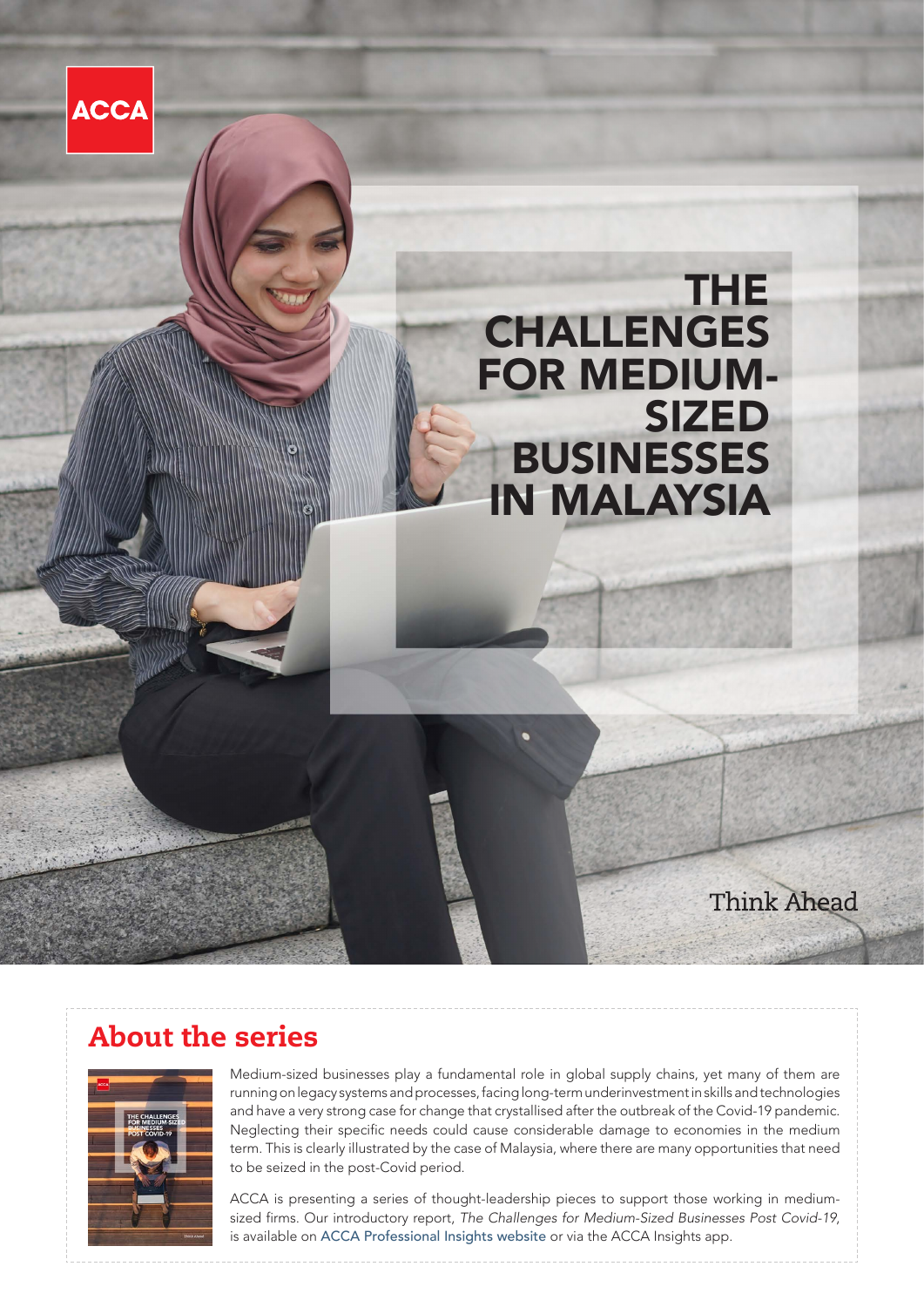# Time to revise the definition to enable growth?

 $\overline{D}$ 

In Malaysia, medium-sized businesses (MSBs) are a core part of the economy, according to the Malaysia External Trade Development Corporation (MATRADE), mid-tier businesses represent 30% of that country's total gross domestic product and employ 22% of its total workforce, and the government has a number of programmes targeted at aiding small and medium-sized enterprises (SMEs) to increase exports and strengthen their processes, as well as to digitise and automate (refer to a list of programmes in the box below).

#### **Some programmes and initiatives targeted to support SMEs in Malaysia:**

- [High impact initiatives](https://www.matrade.gov.my/en/about-matrade/media/press-releases/190-press-releases-2022/5575-matrade-lines-up-high-impact-initiatives-to-drive-exports) to drive export in SME sector by MATRADE
- $\blacksquare$  [Mid-tier companies development programme](http://www.mprc.gov.my/i-ogse/export-programme/mid-tier-companies-development-programme-mtcdp) by MATRADE
- $\blacksquare$  [SME Digitalisation support programme](https://mdec.my/digital-economy-initiatives/for-the-industry/sme-digitalisation-grant/) with grants available by Malaysia Digital Economy Corporation
- [SME Technology Transformation Fund \(STTF\)](https://www.smebank.com.my/en/sttf) by Ministry of Finance of Malaysia and SME Bank of Malaysia

In practice, when defining what constitutes an MSB, the upper limit for company turnover is set quite low, leading some to argue that the 'true' medium-sized company is abandoned at a crucial stage in its development.

'We think that it is time to revise the definition of medium-size companies', says Datuk William Ng, chairman of SAMENTA, the Small and Medium Enterprises Association for Malaysian SMEs. 'Any manufacturer exceeding RM 50 million<sup>1</sup> would fall outside of the purview of our government intervention programmes, which I think is way too low'.

Ng argues that existing support schemes miss a crucial stage in medium-sized businesses' development – the very point at which support could be most beneficial. He says:

'Many entrepreneur-led SMEs fail in that transition to being a larger company – they might have tried to expand the business a little bit and then decide it is not such a great idea and scale back down'.

This inflection point is where MSBs encounter multiple obstacles to growth. People are a major issue: an expanding firm will need to set up an accounts department for the first time, and this means it has to compete for staff with bigger organisations. Many SMEs use free or subscription software and will also need to upgrade to more sophisticated and expensive IT systems. These costs begin to eat into margins.

'Most SMEs can survive on a tiny margin because of their cost structure, but as you grow bigger you hire more people and you put in more governance, [and] all this costs money', says Ng. 'All of a sudden the margin that you're happy with can no longer support you as [a] mid-market company'.

MSBs also face a knowledge gap: there is still a shortage of vendors targeting the sector, and owners lack the knowledge and expertise to to maximise their product's appeal to a specific target market move up to a themed market.

'The International Trade Ministry as well as the Entrepreneurship Development Ministry have some good programmes, but the issue here is a general mistrust, or should I say misunderstanding, of what the government can do', says Ng. 'They are not reaching enough SMEs'.

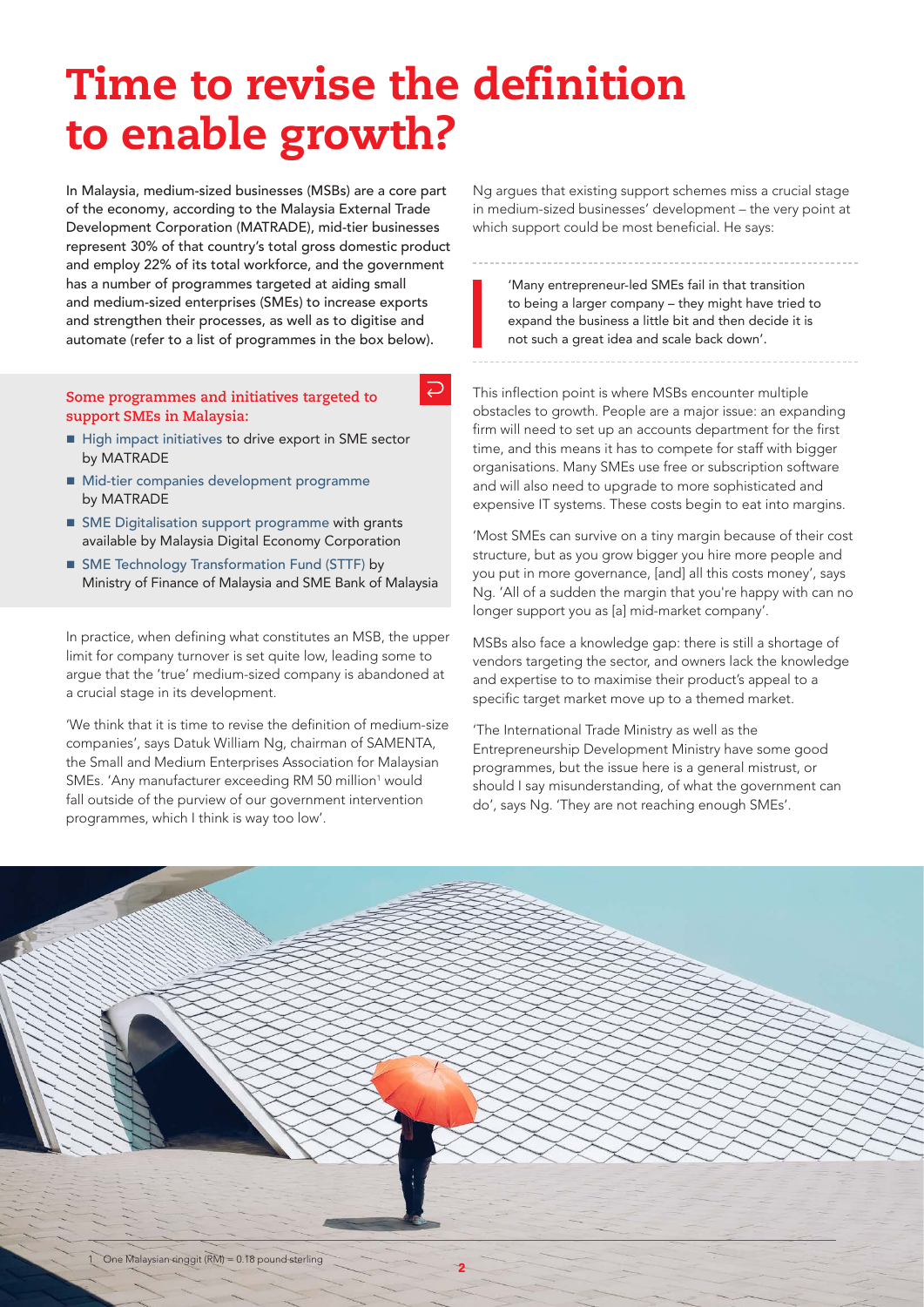Ng is also concerned that Covid-19 has shifted SMEs' focus towards survival instead of growth. At the same time, the pandemic has also created a new breed of 'gig economy' homeworkers and online entrepreneurs. 'It's going to be very interesting seeing how they continue their businesses post Covid-19. Are they going to be changing into the next batch of SMEs?' he says. 'My other concern is the dynamics between the major online marketplaces and the small traders that are flooding them – the concern is the semi-monopoly of these marketplaces and what it means for local domestic retail businesses moving forward'.

## Regulatory support required

Another area of concern for growing MSBs is government regulation: small businesses generally complain about 'red tape' but regulation can also provide valuable protection for growing companies.

Guard My Ride (GMR) provides an extended warranty service for used cars in Malaysia: and, according to founder and CEO Jonatham Tham, its presence in the market has not only increased sales but also raised standards in the used car sector. Yet he faces a lot of unregulated competition:

'We are the only company in Malaysia right now that is properly insured and regulated by an insurance company', he says. 'But there are other companies scamming consumers: following our business model but offering better coverage, cheaper rates and ridiculous terms and conditions, just to scam people of a few hundred ringgit. Last year alone, four of these companies just shut down shop. And the government isn't doing anything'.

GMR's ambition is to build an ecosystem of high quality services around its core warranty offering. For example, before the pandemic it was developing an app to help drivers maintain their cars properly and reduce breakdowns. Tham says the lack of government support for the sector is a missed opportunity:

'The automobile industry is the second largest contributor to the economy and the government needs to support any company that is involved in this industry, whether it be [in] the sales of cars, spare parts and even our own company', he says.

Tham says his company, although employing only 26 people, has not only helped dealers sell more cars by giving consumers peace of mind, but has driven up quality and innovation across the industry.

'We are one of the few countries in the world where BMW gives a five-year warranty and where for most continental brands the minimum warranty period is four years rather than two', he says. 'And this is because of our company'.

Covid-19 has hit the company hard but has also been a catalyst for developing the business model. GMR CEO Jonathan Tham says:

> 'This pandemic has taught us a lesson, you know, that we just can't rely on one channel of business, because presently 99% of our business comes from the dealer channel'.

Tham says his priority has been to maintain the team, trying to give them small assignments and get them to come up with ideas for process improvements.

'I've been asking them to think about how we could improve our back-end service operations on sales and marketing, once we're able to open for business', says Tham. When the situation stabilises, the plan is to get expansion plans back on track, with joint ventures in adjacent markets with similar characteristics: 'Indonesia, and Thailand have very similar ecosystems and culture to Malaysia, so we understand the risks involved', says Tham.